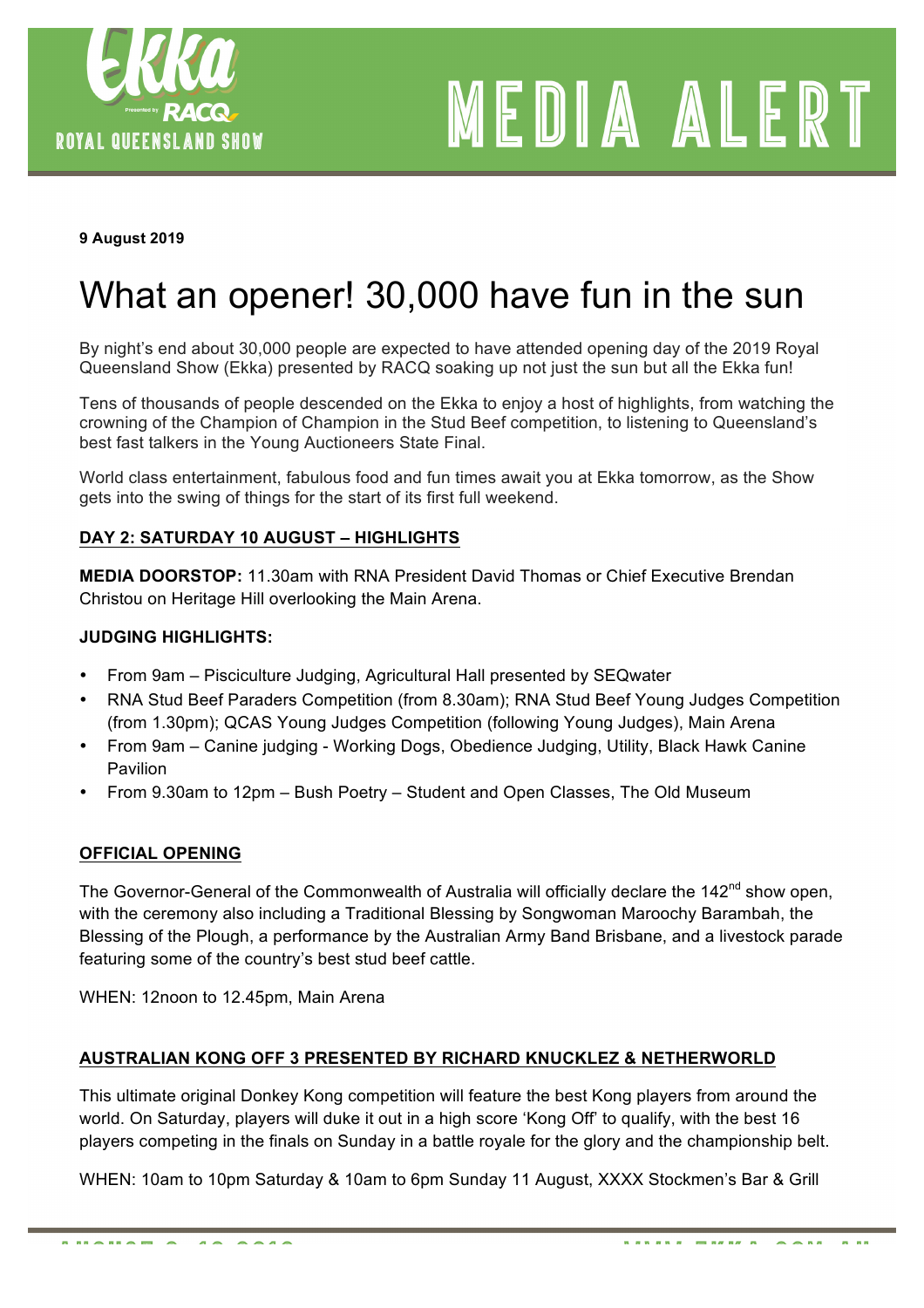

# MEDIA ALERT

## **50 YEAR POULTRY HONOUR TO PACK A PUNCH**

Jeff Horn's Grandad Jack Dykstra will be honoured for 50 years of showing poultry in the Poultry, Pigeons, Birds and Eggs Competition presented by Australian Eggs at the Awards Presentation tomorrow – and his family, including Jeff, will be there to surprise him!

WHEN: 10.30am, Ground Floor Arrow Energy Pavilion

### **STRENGTH AND SPEED ON DISPLAY AT QUEENSLAND ARMWRESTLING CHAMPIONSHIPS**

In a battle of the biceps, more than 40 strong men and women will compete in the Australian Armwrestling Federation Queensland Championships on Saturday. They'll test their strength across three weight classes (lightweight, middleweight and heavyweight) in a double elimination competition. From world title competitors to husbands and wives, they'll go arm to arm in a bid to take down their opponent.

WHEN: 12noon to 6pm, XXXX Stockmen's Bar and Grill

### **QUEENSLAND YOUNG FARMERS CHALLENGE PRESENTED BY ARROW ENERGY**

Eight teams, comprising 40 competitors, will take part in challenges reflecting everyday farm life, in the Young Farmers Challenge presented by Arrow Energy. An initiative of the RNA Future Directions Committee, the teams of four will complete activities such as swag rolling and providing first aid in this relay-style event. This year, the Ekka will also play host to the National Australian Young Farmers Challenge where winning teams from interstate will race off against one another to determine the winner.

WHEN: 4.30PM, Main Arena

#### **CHEF DOMINIQUE RIZZO MASTERCLASS SET TO INSPIRE**

For the first time in Ekka history, the Ekka Cooking School presented by Spotlight will combine a demonstration stage with exclusive cooking masterclasses taught by Brisbane's leading chefs in the Woolworths Fresh Food Pavilion. There will be 50 masterclasses across the 10 days of show for those looking to expand their cooking skills and knowledge through hands-on learning. The classes run for 45 minutes and there will be a minimal cost of \$10, with each participant receiving a free Spotlight cooking apron and voucher. On Saturday enjoy learning how to make Broad Bean, mozzarella and mint bruschetta, stuffed pork involtini with fennel and orange salad with Chef Dominque Rizzo, or sign-up to many more Masterclasses during the day.

WHEN: Masterclasses daily at 10.45am, 12.15pm, 1.45pm, 3.15pm, 4.45pm, Woolworths Fresh Food Pavilion